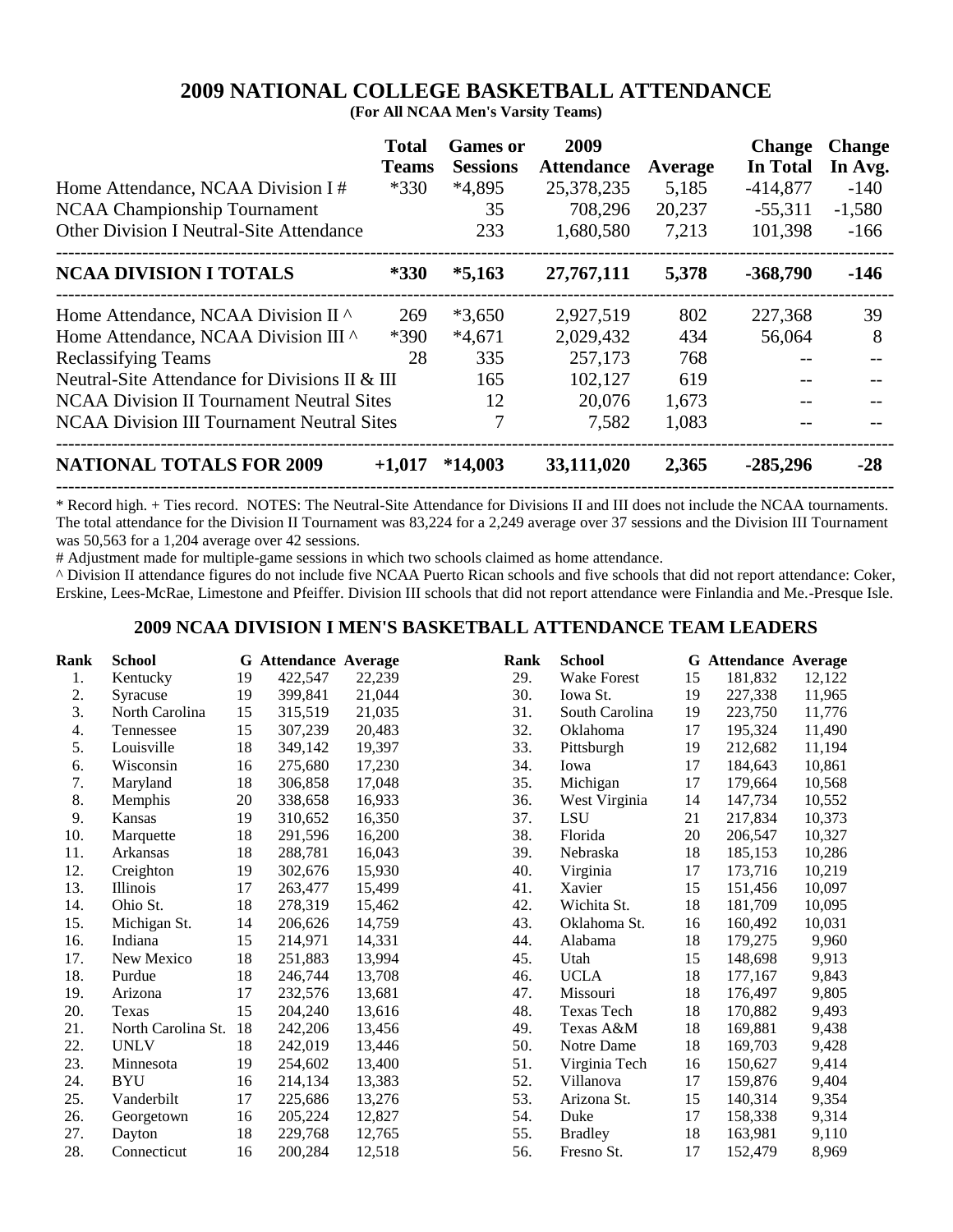| Rank | <b>School</b>   | G  | <b>Attendance Average</b> |       | Rank | <b>School</b>          |    | <b>G</b> Attendance Average |       |
|------|-----------------|----|---------------------------|-------|------|------------------------|----|-----------------------------|-------|
| 57.  | Kansas St.      | 20 | 178,804                   | 8,940 | 79.  | Nevada                 | 21 | 146,022                     | 6,953 |
| 58.  | Washington      | 19 | 168,628                   | 8,875 | 80.  | Stanford               | 18 | 121,037                     | 6,724 |
| 59.  | Utah St.        | 17 | 149,572                   | 8,798 | 81.  | Georgia                | 18 | 120,602                     | 6,700 |
| 60.  | Mississippi St. | 18 | 157,111                   | 8,728 | 82.  | Mississippi            | 16 | 105,969                     | 6,623 |
| 61.  | <b>UTEP</b>     | 18 | 156,156                   | 8,675 | 83.  | George Mason           | 14 | 88,125                      | 6,295 |
| 62.  | California      | 18 | 155,233                   | 8,624 | 84.  | New Mexico St.         | 16 | 99,839                      | 6,240 |
| 63.  | Clemson         | 16 | 135,619                   | 8,476 | 85.  | Charlotte              | 15 | 92,763                      | 6,184 |
| 64.  | Providence      | 18 | 149,585                   | 8,310 | 86.  | St. Joseph's           | 14 | 86,159                      | 6,154 |
| 65.  | DePaul          | 16 | 130,380                   | 8,149 | 87.  | <b>VCU</b>             | 14 | 85,477                      | 6,106 |
| 66.  | Penn St.        | 20 | 160,399                   | 8,020 | 88.  | Old Dominion           | 19 | 114,911                     | 6,048 |
| 67.  | Washington St.  | 16 | 128,291                   | 8,018 | 89.  | Gonzaga                | 12 | 72,000                      | 6,000 |
| 68.  | Oregon          | 15 | 119,577                   | 7,972 | 90.  | Temple                 | 11 | 65,258                      | 5,933 |
| 69.  | Florida St.     | 16 | 126,359                   | 7,897 | 91.  | <b>Butler</b>          | 17 | 100,253                     | 5,897 |
| 70.  | Cincinnati      | 18 | 140,725                   | 7,818 | 92.  | Southern Ill.          | 14 | 82,485                      | 5,892 |
| 71.  | St. Louis       | 17 | 129,661                   | 7,627 | 93.  | Hawaii                 | 20 | 117,779                     | 5,889 |
| 72.  | Siena           | 17 | 127,453                   | 7,497 | 94.  | Evansville             | 19 | 111,400                     | 5,863 |
| 73.  | Georgia Tech    | 17 | 127,101                   | 7,477 | 95.  | Tulsa                  | 18 | 104,100                     | 5,783 |
| 74.  | Seton Hall      | 16 | 116,799                   | 7,300 | 96.  | <b>Oral Roberts</b>    | 11 | 61,872                      | 5,625 |
| 75.  | Missouri St.    | 17 | 121,502                   | 7,147 | 97.  | Southern California 17 |    | 95,507                      | 5,618 |
| 76.  | San Diego St.   | 17 | 121,320                   | 7,136 | 98.  | Toledo                 | 13 | 72,934                      | 5,610 |
| 77.  | Illinois St.    | 15 | 106,770                   | 7,118 | 99.  | <b>Boston College</b>  | 19 | 105,418                     | 5,548 |
| 78.  | Baylor          | 19 | 134,256                   | 7,066 | 100. | St. John's (NY)        | 20 | 108,350                     | 5,418 |

### **LARGEST DIVISION I MEN'S BASKETBALL AVERAGE ATTENDANCE INCREASE FROM PREVIOUS YEAR**

|      |                 |    | 2009   |        | 2008 Change |     |                 |    | 2009   | 2008   | <b>Change</b> |
|------|-----------------|----|--------|--------|-------------|-----|-----------------|----|--------|--------|---------------|
| Rank | School          | G  | Avg.   | Avg.   | in Avg.     |     | Rank School     | G  | Avg.   | Avg.   | in Avg.       |
|      | Texas Tech      | 18 | 9,493  | 7.163  | 2,330       | 11. | Tenn.-Martin    | 15 | 3,762  | 2.717  | 1,046         |
|      | Oakland         | 14 | 4,156  | 2,082  | 2.074       | 12. | Siena           | 17 | 7.497  | 6.471  | 1,026         |
|      | 3. LSU          | 21 | 10.373 | 8,565  | 1.808       | 13. | Ark.-Pine Bluff | 9  | 1.975  | 954    | 1.021         |
| 4.   | Missouri        | 18 | 9,805  | 8.060  | 1.745       | 14. | Weber St.       | 13 | 4,598  | 3,577  | 1.021         |
|      | 5. UNLV         | 18 | 13.446 | 11.865 | 1.580       | 15. | Florida A&M     | 10 | 2.274  | 1.263  | 1.011         |
| 6.   | St. Joseph's    | 14 | 6.154  | 4.751  | 1.403       | 16. | Toledo          | 13 | 5.610  | 4.605  | 1,006         |
|      | Jackson St.     | 9  | 2.388  | 999    | 1.389       | 17. | Minnesota       | 19 | 13,400 | 12.452 | 948           |
| 8.   | Purdue          | 18 | 13.708 | 12.345 | 1.363       | 18. | Nicholls St.    | 13 | 1.356  | 414    | 942           |
| 9.   | Arizona St.     | 15 | 9,354  | 8.008  | 1.347       | 19. | Rice            | 15 | 2.095  | 1.159  | 936           |
| 10.  | <b>Oklahoma</b> |    | 11.490 | 10.260 | 1.230       | 20. | Missouri St.    |    | 7.147  | 6.241  | 906           |
|      |                 |    |        |        |             |     |                 |    |        |        |               |

## **DIVISION I ALL GAMES ATTENDANCE (HOME, ROAD, NEUTRAL)**

| Rk. School        | <b>Attendance</b> |     | Rk. School    | <b>Attendance</b> |     | Rk. School        | <b>Attendance</b> |
|-------------------|-------------------|-----|---------------|-------------------|-----|-------------------|-------------------|
| 1. North Carolina | 754.241           | 11. | Villanova     | 495.291           |     | 21. Pittsburgh    | 433,279           |
| 2. Syracuse       | 683,476           | 12. | Purdue        | 492,906           |     | 22. Missouri      | 426,906           |
| 3. Michigan St.   | 679.925           | 13. | Illinois      | 489.676           |     | 23. Creighton     | 425,484           |
| 4. Kentucky       | 647,138           |     | 14. Marquette | 487.781           |     | 24. Michigan      | 421,869           |
| 5. Louisville     | 635.350           |     | 15. Duke      | 481.133           |     | 25. Arizona       | 421,406           |
| 6. Kansas         | 545.031           |     | 16. Ohio St.  | 477,008           |     | 26. Arkansas      | 418,526           |
| 7. Maryland       | 530.347           | 17. | Wisconsin     | 470.762           |     | 27. LSU           | 414,769           |
| 8. Memphis        | 519,813           |     | 18. Texas     | 463.572           | 28. | Indiana           | 412,202           |
| 9. Tennessee      | 518.556           | 19. | Minnesota     | 437,058           |     | 29. West Virginia | 411,940           |
| 10. Connecticut   | 514.224           | 20. | Oklahoma      | 433.357           |     | 30. Florida       | 404.318           |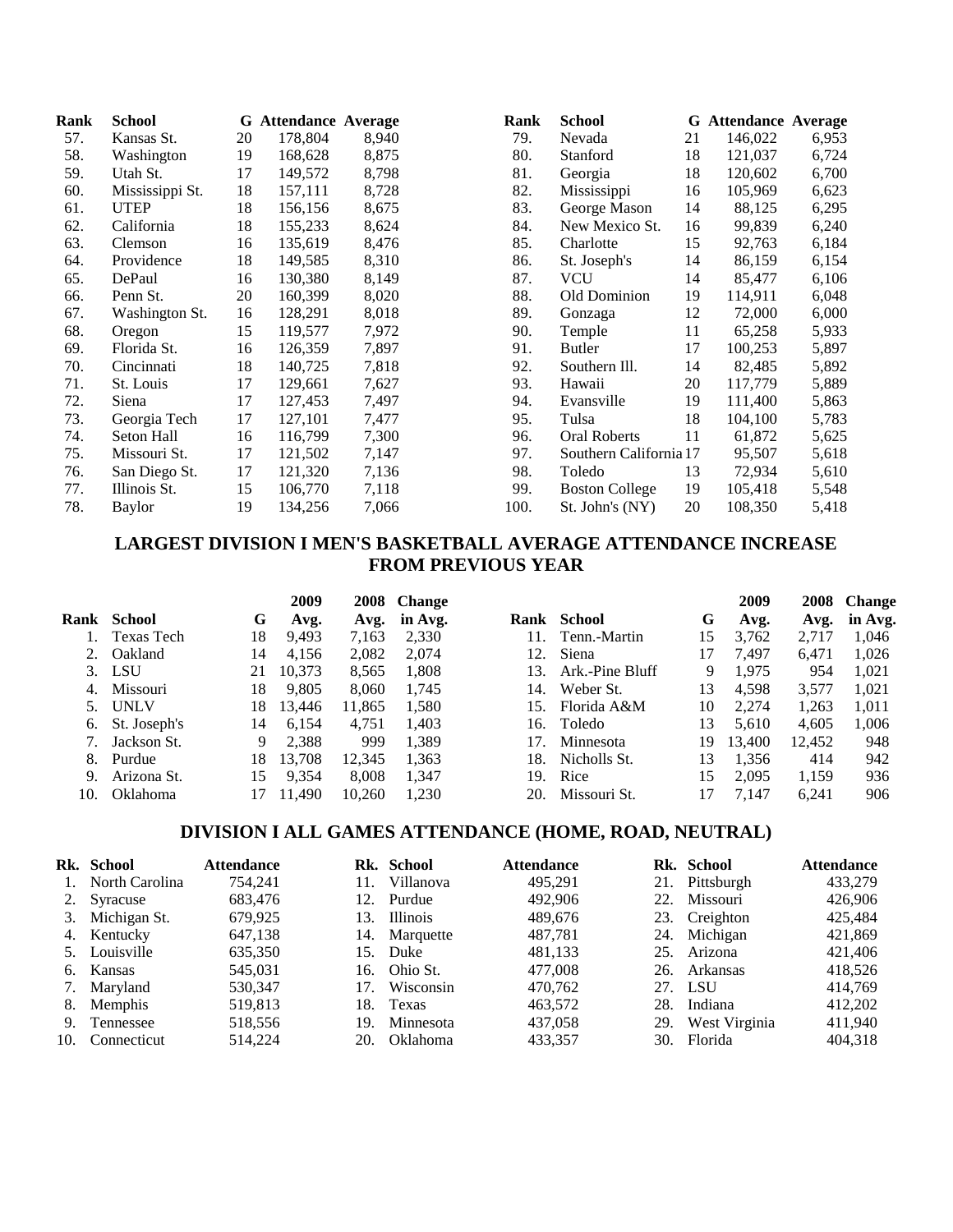#### **2009 NCAA DIVISION I MEN'S BASKETBALL CONFERENCE ATTENDANCE**

|     |                       |                | <b>Entire Season</b> |                   |          |               |                          | <b>Conference Tournament</b> |        |
|-----|-----------------------|----------------|----------------------|-------------------|----------|---------------|--------------------------|------------------------------|--------|
|     |                       | <b>Total</b>   | <b>Games</b> or      | 2009              |          | <b>Change</b> | <b>Total</b>             | <b>Total</b>                 |        |
|     |                       | <b>Teams</b>   | <b>Sessions</b>      | <b>Attendance</b> | Average  | In Avg.       | <b>Sessions</b>          | <b>Attendance Average</b>    |        |
| 1.  | Big Ten               | 11             | 193                  | 2,416,234         | 12,519   | $-459$        | 5                        | 68,098                       | 13,620 |
| 2.  | Southeastern          | 12             | 227                  | *2,638,852        | 11,625   | $-515$        | $\sqrt{6}$               | 71,137                       | 11,856 |
| 3.  | <b>Atlantic Coast</b> | 12             | 206                  | 2,254,304         | 10,943   | $-329$        | $\sqrt{6}$               | 158,112                      | 26,352 |
| 4.  | <b>Big East</b>       | 16             | 283                  | 3,079,561         | 10,882   | $-265$        | $\,8\,$                  | 155,000                      | 19,375 |
| 5.  | Big 12                | 12             | 220                  | 2,286,956         | 10,395   | $-600$        | 6                        | 94,614                       | 15,769 |
| 6.  | Pacific 10            | 10             | 178                  | 1,520,244         | $*8,541$ | $-399$        | $\sqrt{5}$               | 77,452                       | 15,490 |
| 7.  | Mountain West         | 9              | 151                  | 1,250,320         | 8,280    | $-66$         | 5                        | 47,612                       | 9,522  |
| 8.  | Missouri Valley       | 10             | 173                  | $*1,341,151$      | 7,752    | $-125$        | 5                        | 54,399                       | 10,880 |
| 9.  | Conference USA        | 12             | 197                  | 1,142,317         | 5,799    | 29            | 6                        | 67,319                       | 11,220 |
| 10. | Atlantic 10           | 14             | 215                  | 1,212,670         | 5,640    | $-268$        | $\sqrt{6}$               | 28,883                       | 4,814  |
| 11. | Western Athletic      | 9              | 152                  | 816,932           | 5,375    | $-335$        | 5                        | 26,288                       | 5,258  |
| 12. | Colonial              | 12             | 176                  | 638,858           | 3,630    | $-211$        | 6                        | 42,698                       | 7,116  |
| 13. | Horizon               | 10             | 150                  | 522,450           | 3,483    | $-97$         | $\overline{7}$           | 22,646                       | 3,235  |
| 14. | West Coast            | 8              | 115                  | $*332,532$        | 2,892    | 103           | $\overline{4}$           | 31,380                       | 7,845  |
| 15. | Mid-American          | 12             | 169                  | 498,387           | 2,949    | $-74$         | 5                        | 33,074                       | 6,615  |
| 16. | Summit#               | 10             | 127                  | 341,489           | 2,689    | 617           | $\overline{\mathcal{A}}$ | 17,682                       | 4,421  |
| 17. | Sun Belt              | 13             | 197                  | 499,968           | 2,538    | $-481$        | 9                        | 23,593                       | 2,621  |
| 18. | Ohio Valley #         | 10             | 140                  | 349,956           | 2,500    | 155           | 6                        | 18,625                       | 3,104  |
| 19. | Metro Atlantic        | 10             | 141                  | 347,109           | 2,462    | $-2$          | 5                        | 35,964                       | 7,193  |
| 20. | Southern #            | 12             | 171                  | 413,972           | 2,421    | $-66$         | 6                        | 24,639                       | 4,107  |
| 21. | Big Sky               | 9              | 122                  | 279,636           | 2,292    | $-16$         | $\overline{4}$           | 14,856                       | 3,714  |
| 22. | America East          | 9              | 125                  | 254,531           | 2,036    | 32            | $\sqrt{5}$               | 19,558                       | 3,912  |
| 23. | Mid-Eastern           | 11             | 127                  | 254,659           | 2,005    | 71            | 5                        | 40,046                       | 8,009  |
| 24. | Atlantic Sun #        | $\overline{7}$ | 99                   | 195,251           | 1,972    | 34            | 4                        | 7,914                        | 1,979  |
| 25. | <b>Big West</b>       | 9              | 126                  | 235,711           | 1,871    | 105           | 4                        | 8,941                        | 2,235  |
| 26. | Ivy                   | $8\,$          | 106                  | 189,920           | 1,792    | $-382$        |                          |                              |        |
| 27. | Big South #           | 9              | 136                  | 242,757           | 1,785    | $-13$         | 6                        | 15,533                       | 2,589  |
| 28. | Patriot               | 8              | 112                  | 189,637           | 1,693    | $-179$        | 7                        | 14,197                       | 2,028  |
| 29. | Southland             | 11             | 151                  | 250,382           | 1,658    | $-17$         | 4                        | 6,051                        | 1,513  |
| 30. | Southwestern          | 10             | 119                  | 182,187           | 1,531    | 7             | $\tau$                   | 7,046                        | 1,007  |
| 31. | Northeast             | 11             | 150                  | 169,465           | 1,130    | $-18$         | $\overline{7}$           | 10,675                       | 1,525  |
|     | Independent           | 4              | 55                   | 52,394            | 953      | 29            |                          |                              |        |

\* Record high for that conference. # Different alignment from the previous year.

NOTE: Entire season total attendance includes the conference tournaments.

### **2009 DIVISION I MEN'S BASKETBALL CHAMPIONSHIP TOURNAMENT ATTENDANCE**

| Round                              | <b>Site</b>   | Att.    | <b>Site</b>        | Att.   | <b>Site</b>  | Att.   | <b>Site</b>  | Att.   |
|------------------------------------|---------------|---------|--------------------|--------|--------------|--------|--------------|--------|
| Opening Round                      | Dayton        | 11,346  |                    |        |              |        |              |        |
| <b>First Round</b>                 | <b>Boise</b>  | 11,997  | Greensboro         | 20,001 | Miami        | 8,990  | Philadelphia | 17,146 |
|                                    | <b>Boise</b>  | 12,194  | Greensboro         | 20,116 | Miami        | 10,163 | Philadelphia | 18,322 |
|                                    | Dayton        | 12,499  | <b>Kansas City</b> | 17,319 | Minneapolis  | 12,814 | Portland     | 17,169 |
|                                    | Dayton        | 12,596  | <b>Kansas City</b> | 17,398 | Minneapolis  | 15,794 | Portland     | 17,586 |
| Second Round                       | <b>Boise</b>  | 12,184  | Greensboro         | 22,479 | Miami        | 10,204 | Philadelphia | 19,894 |
|                                    | Dayton        | 12,596  | Kansas City        | 18,247 | Minneapolis  | 14,279 | Portland     | 18,794 |
| Regional Semifinals                | <b>Boston</b> | 18,831  | Glendale           | 20,101 | Indianapolis | 33,780 | Memphis      | 17,103 |
| <b>Regional Finals</b>             | <b>Boston</b> | 18,871  | Glendale           | 18,886 | Indianapolis | 36,084 | Memphis      | 17,025 |
| <b>Final Four</b>                  |               |         |                    |        |              |        |              |        |
| <b>National Semifinals</b>         | Detroit       | 73,456  |                    |        |              |        |              |        |
| <b>National Final</b>              | Detroit       | 72,922  |                    |        |              |        |              |        |
| Final Four Total                   |               | 146,378 |                    |        |              |        |              |        |
| <b>Total Tournament Attendance</b> |               | 708,296 |                    |        |              |        |              |        |
| <b>Average per Session</b>         |               | 20,237  |                    |        |              |        |              |        |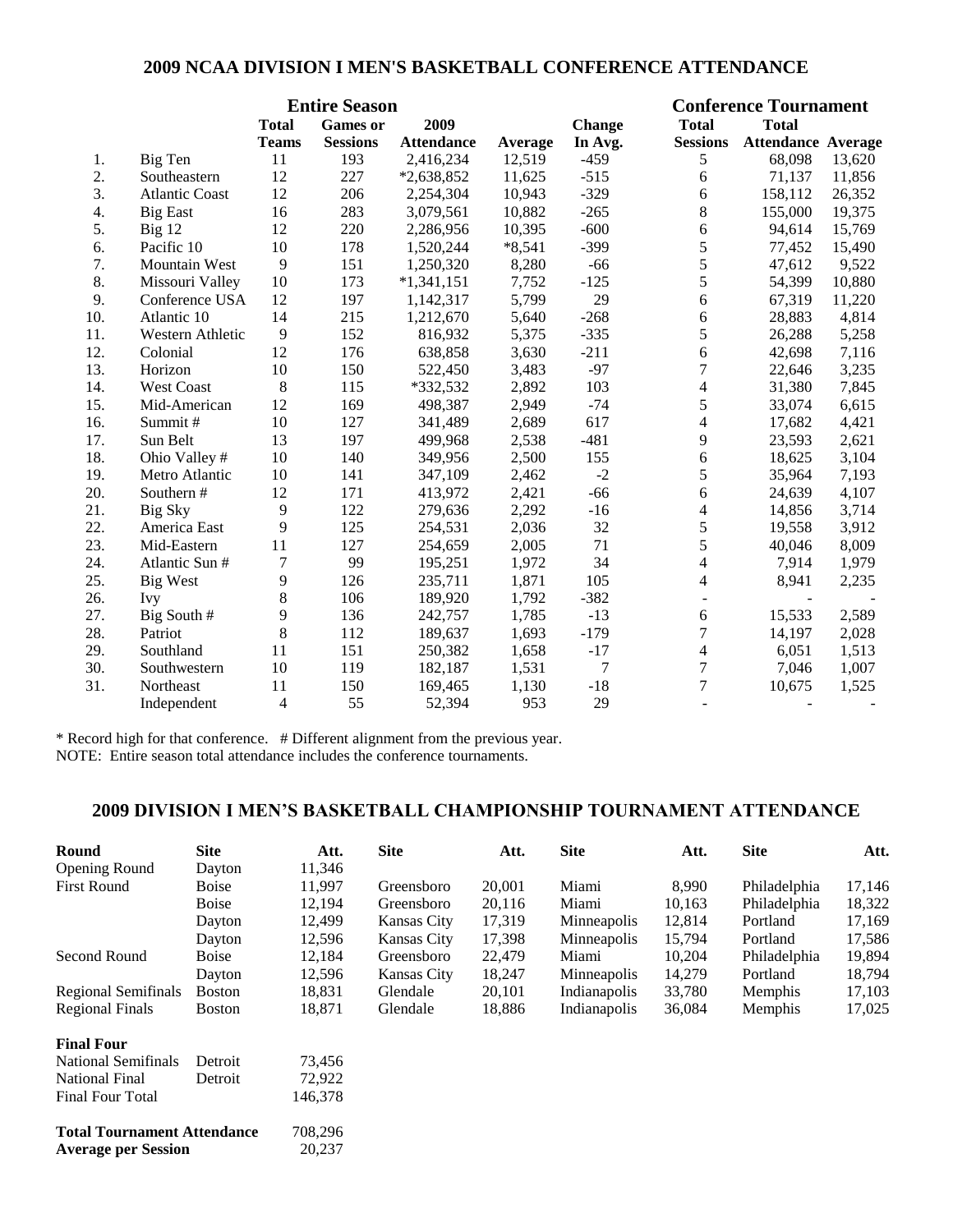#### **2009 NCAA DIVISION II AND III MEN'S BASKETBALL ATTENDANCE TEAM LEADERS**

| Rank | <b>Division II</b>                |    | G/S Attendance           | Avg.           | Rank | <b>Division II</b>                | G/S | <b>Attendance</b>           | Avg.          |
|------|-----------------------------------|----|--------------------------|----------------|------|-----------------------------------|-----|-----------------------------|---------------|
| 1.   | Northern St.                      | 15 | 71,024                   | 4,735          | 16.  | Emporia St.                       | 14  | 29,160                      | 2,083         |
| 2.   | St. Cloud St.                     | 15 | 49,742                   | 3,316          | 17.  | S.C. Aiken                        | 15  | 30,547                      | 2,036         |
| 3.   | Central Mo.                       | 17 | 50,697                   | 2,982          | 18.  | Fayetteville St.                  | 13  | 25,586                      | 1,968         |
| 4.   | Benedict                          | 13 | 37,848                   | 2,911          | 19.  | Minn. St. Mankato                 | 18  | 33,663                      | 1,870         |
| 5.   | Morehouse                         | 12 | 34,546                   | 2,879          | 20.  | Alas. Anchorage                   | 16  | 28,802                      | 1,800         |
| 6.   | Elizabeth City St.                | 11 | 31,324                   | 2,848          | 21.  | Virginia Union                    | 9   | 16,148                      | 1,794         |
| 7.   | Augustana (SD)                    | 12 | 31,697                   | 2,641          | 22.  | Tarleton St.                      | 16  | 28,417                      | 1,776         |
| 8.   | Virginia St.                      | 16 | 40,747                   | 2,547          | 23.  | Southern Ind.                     | 21  | 37,219                      | 1,772         |
| 9.   | Southwest Minn. St.               | 16 | 38,961                   | 2,435          | 24.  | Gannon                            | 22  | 38,583                      | 1,754         |
| 10.  | Washburn                          | 13 | 31,376                   | 2,414          | 25.  | Bellarmine                        | 10  | 17,192                      | 1,719         |
| 11.  | Fort Hays St.                     | 16 | 34,794                   | 2,175          | 26.  | Augusta St.                       | 15  | 25,319                      | 1,688         |
| 12.  | Northern Ky.                      | 15 | 32,613                   | 2,174          | 27.  | Findlay                           | 21  | 34,502                      | 1,643         |
| 13.  | Ky. Wesleyan                      | 17 | 36,794                   | 2,164          | 28.  | North Dakota                      | 15  | 24,346                      | 1,623         |
| 14.  | Dixie St.                         | 13 | 28,063                   | 2,159          | 29.  | West Ga.                          | 14  | 22,643                      | 1,617         |
| 15.  | Mo. Western St.                   | 12 | 24,998                   | 2,083          | 30.  | BYU-Hawaii                        | 18  | 28,930                      | 1,607         |
|      |                                   |    |                          |                |      |                                   |     |                             |               |
| Rank | <b>Division III</b>               |    |                          |                | Rank | <b>Division III</b>               | G/S |                             |               |
| 1.   |                                   | 16 | G/S Attendance<br>43,139 | Avg.<br>2,696  | 16.  |                                   | 10  | <b>Attendance</b><br>10,630 | Avg.<br>1,063 |
| 2.   | Hope<br>Calvin                    | 13 | 33,187                   |                | 17.  | Washington-St. Louis<br>Otterbein | 12  | 12,252                      | 1,021         |
| 3.   | Pomona-Pitzer                     | 13 | 29,502                   | 2,553<br>2,269 | 18.  | Buena Vista                       | 13  | 13,175                      | 1,013         |
| 4.   | Wooster                           | 16 | 27,019                   | 1,689          | 19.  |                                   | 13  | 13,000                      | 1,000         |
| 5.   | Wheaton (IL)                      | 18 | 30,338                   | 1,685          | 20.  | Keene St.<br>Mississippi Col.     | 12  | 11,906                      | 992           |
| 6.   | Wis.-Stevens Point                | 14 | 21,299                   | 1,521          | 21.  | Elmhurst                          | 14  | 13,637                      | 974           |
| 7.   | <b>Puget Sound</b>                | 13 | 16,667                   | 1,282          | 22.  | Capital                           | 15  | 14,416                      | 961           |
| 8.   | Ill. Wesleyan                     | 11 | 13,732                   | 1,248          | 23.  | Willamette                        | 10  | 9,391                       | 939           |
| 9.   | Maryville (TN)                    | 12 | 14,944                   | 1,245          | 24.  | John Carroll                      | 15  | 14,062                      | 937           |
| 10.  | Carthage                          | 8  | 9,620                    | 1,203          | 25.  | Wis.-Whitewater                   | 13  | 12.027                      | 925           |
| 11.  |                                   | 17 | 19,185                   | 1,129          | 26.  | Mary Hardin-Baylor                | 12  | 11,100                      | 925           |
| 12.  | Chris. Newport<br>St. Thomas (MN) | 16 | 17,855                   | 1,116          | 27.  | LeTourneau                        | 11  | 10,150                      | 923           |
| 13.  | Whitworth                         | 10 | 11,151                   | 1,115          | 28.  | Roanoke                           | 12  | 11,025                      | 919           |
| 14.  | Augustana (IL)                    | 11 | 12,222                   | 1,111          | 29.  | Geneva                            | 12  | 10,977                      | 915           |

# **2009 NCAA DIVISION II AND III MEN'S BASKETBALL ATTENDANCE CONFERENCE LEADERS**

|      |                           | <b>Total</b> | <b>Games or</b> | 2009              |         | <b>Change</b> |
|------|---------------------------|--------------|-----------------|-------------------|---------|---------------|
| Rank | <b>Division II</b>        | <b>Teams</b> | <b>Sessions</b> | <b>Attendance</b> | Average | In Avg.       |
| 1.   | Mid-America               | 11           | 156             | 266,320           | 1,707   | 40            |
| 2.   | Northern Sun              | 13           | 175             | 297,459           | 1,700   | 322           |
| 3.   | <b>CIAA</b>               | 10           | 125             | 177,855           | 1,423   | 54            |
| 4.   | <b>SIAC</b>               | 13           | 169             | 196,224           | 1,161   | 86            |
| 5.   | <b>Great Lakes Valley</b> | 14           | 193             | 210,747           | 1,092   | 142           |
| 6.   | Peach Belt                | 10           | 140             | 131,526           | 939     | 124           |
| 7.   | <b>Great Northwest</b>    | 9            | 118             | 109,170           | 925     | 38            |
| 8.   | Lone Star                 | 14           | 186             | 161,126           | 866     | $-35$         |
| 9.   | <b>Gulf South</b>         | 15           | 202             | 173,031           | 857     | 85            |
| 10.  | <b>RMAC</b>               | 14           | 182             | 139,401           | 766     | 130           |
|      |                           | <b>Total</b> | <b>Games or</b> | 2009              |         | <b>Change</b> |
| Rank | <b>Division III</b>       | <b>Teams</b> | <b>Sessions</b> | <b>Attendance</b> | Average | In Avg.       |
| 1.   | Michigan                  | 8            | 94              | 99,516            | 1,059   | 24            |
| 2.   | Illinois & Wisconsin      | 8            | 96              | 93,271            | 972     | 154           |
| 3.   | Wisconsin                 | 9            | 112             | 88,320            | 789     | 63            |
| 4.   | Ohio                      | 10           | 116             | 84,074            | 725     | 16            |
| 5.   | Northwest                 | 9            | 101             | 67,645            | 670     | $-17$         |
| 6.   | Iowa                      | 9            | 110             | 71,393            | 649     | $-74$         |
| 7.   | North Coast               | 10           | 122             | 73,798            | 605     | 8             |
| 8.   | <b>ODAC</b>               | 11           | 131             | 76,237            | 582     | 64            |
| 9.   | <b>UAA</b>                | 8            | 103             | 58,941            | 572     | $-110$        |
| 10.  | Midwest                   | 10           | 108             | 60,798            | 563     | 52            |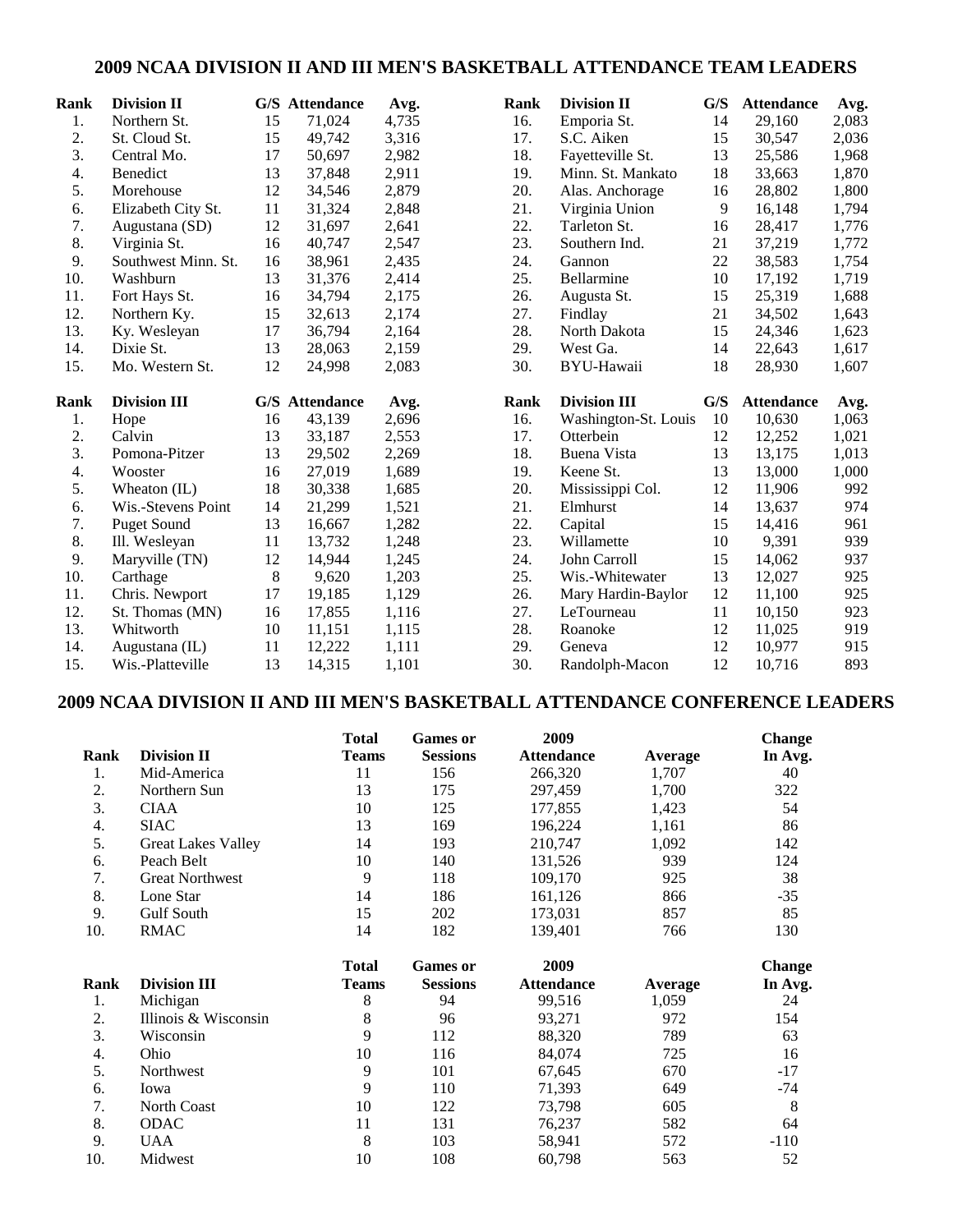# **2009 NCAA DIVISION I TEAM-BY-TEAM BASKETBALL ATTENDANCE**

| Team                  | $\bf G$ | <b>Attendance</b> | Avg.   | <b>Team</b>                       | G      | <b>Attendance</b> | Avg.   |
|-----------------------|---------|-------------------|--------|-----------------------------------|--------|-------------------|--------|
| A&M-Corpus Christi    | 12      | 19,092            | 1,591  | Dartmouth                         | 15     | 12,828            | 855    |
| Air Force             | 17      | 47,265            | 2,780  | Davidson                          | 16     | 84,050            | 5,253  |
| Akron                 | 14      | 41,773            | 2,984  | Dayton                            | 18     | 229,768           | 12,765 |
| Alabama               | 18      | 179,275           | 9,960  | Delaware                          | 15     | 43,755            | 2,917  |
| Alabama A&M           | 13      | 23,058            | 1,774  | Delaware St.                      | 11     | 11,923            | 1,084  |
| Alabama St.           | 11      | 23,549            | 2,141  | Denver                            | 15     | 31,926            | 2,128  |
| Albany (NY)           | 14      | 39,558            | 2,826  | DePaul                            | 16     | 130,380           | 8,149  |
| Alcorn St.            | 12      | 9,640             | 803    | Detroit                           | 12     | 22,714            | 1,893  |
| American              | 14      | 27,065            | 1,933  | Drake                             | 19     | 96,925            | 5,101  |
| Appalachian St.       | 14      | 32,841            | 2,346  | Drexel                            | 13     | 25,146            | 1,934  |
| Arizona               | 17      | 232,576           | 13,681 | Duke                              | 17     | 158,338           | 9,314  |
| Arizona St.           | 15      | 140,314           | 9,354  | Duquesne                          | 15     | 41,796            | 2,786  |
| Ark.-Pine Bluff       | 9       | 17,776            | 1,975  | East Carolina                     | 16     | 80,678            | 5,042  |
| Arkansas              | 18      | 288,781           | 16,043 | East Tenn. St.                    | 13     | 44,532            | 3,426  |
| Arkansas St.          | 14      | 48,987            | 3,499  | Eastern Ill.                      | 14     | 14,172            | 1,012  |
| Army                  | 14      | 11,391            | 814    | Eastern Ky.                       | 14     | 30,075            | 2,148  |
| Auburn                | 22      | 112,374           | 5,108  | Eastern Mich.                     | 14     | 11,620            | 830    |
| <b>Austin Peay</b>    | 14      | 49,372            | 3,527  | Eastern Wash.                     | 14     | 26,321            | 1,880  |
| Ball St.              | 16      | 58,448            | 3,653  | Elon                              | 14     | 14,714            | 1,051  |
| <b>Baylor</b>         | 19      | 134,256           | 7,066  | Evansville                        | 19     | 111,400           | 5,863  |
| Belmont               | 13      | 24,136            | 1,857  | Fairfield                         | 13     | 30,205            | 2,323  |
|                       | 12      | 22,623            |        |                                   | 13     |                   | 533    |
| Bethune-Cookman       | 14      |                   | 1,885  | Fairleigh Dickinson<br><b>FIU</b> | 17     | 6,930             |        |
| Binghamton            |         | 54,511            | 3,894  |                                   | 12     | 11,571            | 681    |
| Boise St.             | 16      | 64,709            | 4,044  | Fla. Atlantic                     | 20     | 12,202            | 1,017  |
| <b>Boston College</b> | 19      | 105,418           | 5,548  | Florida                           |        | 206,547           | 10,327 |
| Boston U.             | 15      | 17,345            | 1,156  | Florida A&M                       | 10     | 22,735            | 2,274  |
| <b>Bowling Green</b>  | 14      | 24,200            | 1,729  | Florida St.                       | 16     | 126,359           | 7,897  |
| <b>Bradley</b>        | 18      | 163,981           | 9,110  | Fordham                           | 15     | 30,549            | 2,037  |
| <b>Brown</b>          | 13      | 13,210            | 1,016  | Fresno St.                        | 17     | 152,479           | 8,969  |
| Bucknell              | 14      | 35,126            | 2,509  | Furman                            | 13     | 16,630            | 1,279  |
| <b>Buffalo</b>        | 13      | 34,615            | 2,663  | Ga. Southern                      | 13     | 28,369            | 2,182  |
| <b>Butler</b>         | 17      | 100,253           | 5,897  | Gardner-Webb                      | 12     | 20,908            | 1,742  |
| <b>BYU</b>            | 16      | 214,134           | 13,383 | George Mason                      | 14     | 88,125            | 6,295  |
| Cal Poly              | 15      | 23,597            | 1,573  | George Washington                 | 12     | 28,061            | 2,338  |
| Cal St. Fullerton     | 12      | 15,630            | 1,303  | Georgetown                        | 16     | 205,224           | 12,827 |
| Cal St. Northridge    | 12      | 13,128            | 1,094  | Georgia                           | 18     | 120,602           | 6,700  |
| California            | 18      | 155,233           | 8,624  | Georgia St.                       | 14     | 20,920            | 1,494  |
| Campbell              | 14      | 22,661            | 1,619  | Georgia Tech                      | 17     | 127,101           | 7,477  |
| Canisius              | 13      | 19,107            | 1,470  | Gonzaga                           | 12     | 72,000            | 6,000  |
| Centenary (LA)        | 9       | 6,851             | 761    | Grambling                         | 12     | 21,892            | 1,824  |
| Central Conn. St.     | 13      | 25,406            | 1,954  | Green Bay                         | 15     | 61,295            | 4,086  |
| Central Mich.         | 14      | 14,842            | 1,060  | Hampton                           | 11     | 20,730            | 1,885  |
| Charleston So.        | 17      | 18,285            | 1,076  | Hartford                          | 12     | 17,090            | 1,424  |
| Charlotte             | 15      | 92,763            | 6,184  | Harvard                           | 13     | 15,248            | 1,173  |
| Chattanooga           | 16      | 64,634            | 4,040  | Hawaii                            | $20\,$ | 117,779           | 5,889  |
| Chicago St.           | 14      | 14,818            | 1,058  | <b>High Point</b>                 | 15     | 16,923            | 1,128  |
| Cincinnati            | 18      | 140,725           | 7,818  | Hofstra                           | 13     | 34,851            | 2,681  |
| Citadel               | 15      | 32,899            | 2,193  | <b>Holy Cross</b>                 | 16     | 38,464            | 2,404  |
| Clemson               | 16      | 135,619           | 8,476  | Houston                           | 15     | 57,209            | 3,814  |
| Cleveland St.         | 15      | 35,918            | 2,395  | Howard                            | 13     | 14,829            | 1,141  |
| Coastal Caro.         | 14      | 13,718            | 980    | Idaho                             | 16     | 27,858            | 1,741  |
| Col. of Charleston    | 16      | 60,129            | 3,758  | Idaho St.                         | 15     | 41,331            | 2,755  |
| Colgate               | 11      | 4,463             | 406    | Ill.-Chicago                      | 14     | 55,367            | 3,955  |
| Colorado              | 17      | 78,823            | 4,637  | Illinois                          | 17     | 263,477           | 15,499 |
| Colorado St.          | 15      | 48,858            | 3,257  | Illinois St.                      | 15     | 106,770           | 7,118  |
| Columbia              | 14      | 13,939            | 996    | Indiana                           | 15     | 214,971           | 14,331 |
| Connecticut           | 16      | 200,284           | 12,518 | Indiana St.                       | 14     | 56,123            | 4,009  |
| Coppin St.            | 8       | 6,408             | 801    | Iona                              | 12     | 29,198            | 2,433  |
| Cornell               | 13      | 37,617            | 2,894  | Iowa                              | 17     | 184,643           | 10,861 |
| Creighton             | 19      | 302,676           | 15,930 | Iowa St.                          | 19     | 227,338           | 11,965 |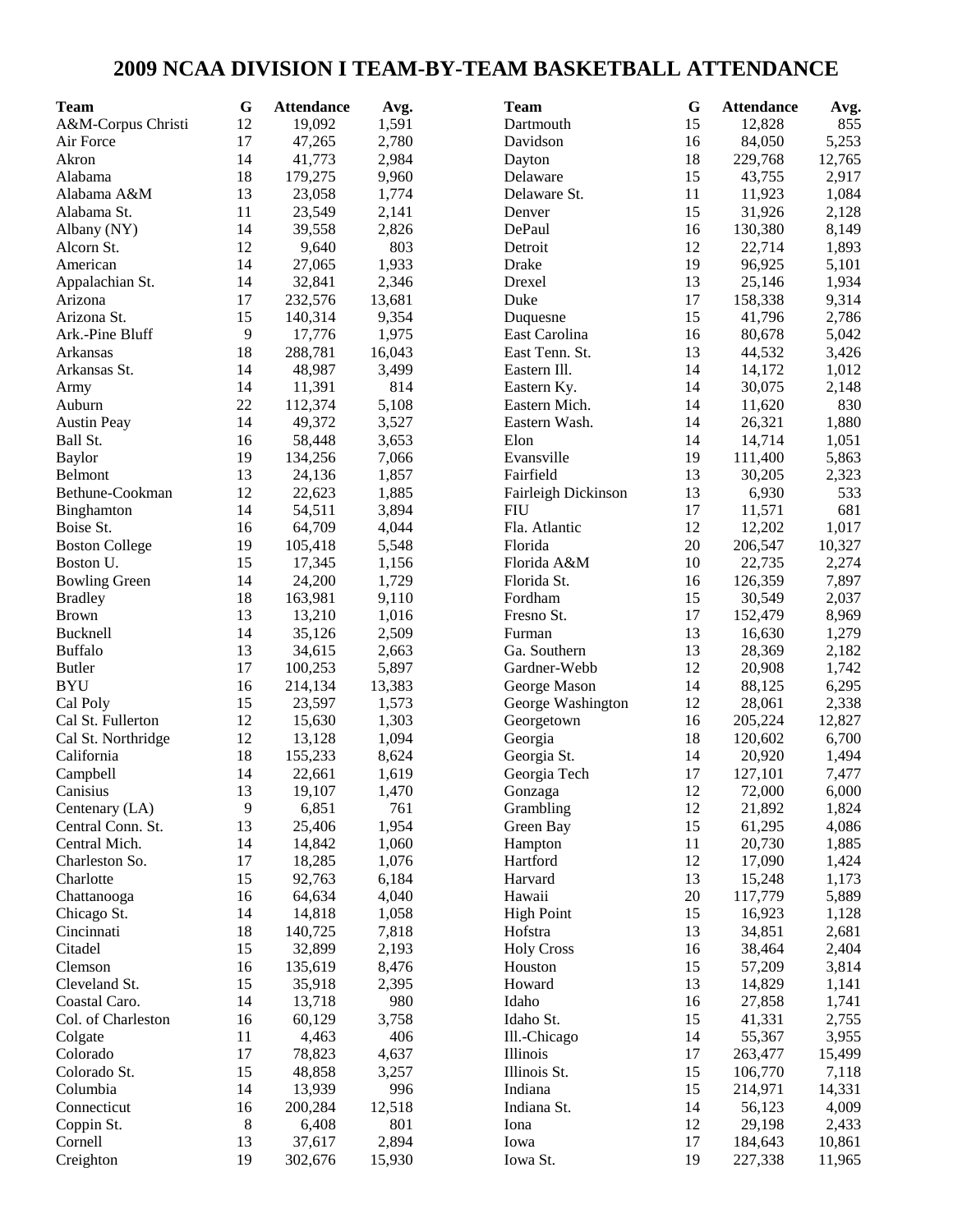| <b>Team</b>      | G        | <b>Attendance</b> | Avg.   | <b>Team</b>          | G  | <b>Attendance</b> | Avg.   |
|------------------|----------|-------------------|--------|----------------------|----|-------------------|--------|
| <b>IPFW</b>      | 13       | 28,382            | 2,183  | New Mexico           | 18 | 251,883           | 13,994 |
| <b>IUPUI</b>     | 13       | 17,652            | 1,358  | New Mexico St.       | 16 | 99,839            | 6,240  |
| Jackson St.      | 9        | 21,491            | 2,388  | New Orleans          | 15 | 11,143            | 743    |
| Jacksonville     | 15       | 35,798            | 2,387  | Niagara              | 14 | 29,433            | 2,102  |
| Jacksonville St. | 12       | 27,535            | 2,295  | Nicholls St.         | 13 | 17,622            | 1,356  |
| James Madison    | 13       | 46,837            | 3,603  | Norfolk St.          | 10 | 20,356            | 2,036  |
| Kansas           | 19       | 310,652           | 16,350 | North Carolina       | 15 | 315,519           | 21,035 |
| Kansas St.       | 20       | 178,804           | 8,940  | North Carolina St.   | 18 | 242,206           | 13,456 |
| Kent St.         | 16       | 50,729            | 3,171  | North Dakota St.     | 13 | 46,748            | 3,596  |
|                  | 19       | 422,547           | 22,239 | North Texas          | 16 | 48,063            | 3,004  |
| Kentucky         | 17       |                   | 2,544  |                      | 12 |                   |        |
| La Salle         |          | 43,243            |        | Northeastern         |    | 24,488            | 2,041  |
| La.-Lafayette    | 16       | 45,913            | 2,870  | Northern Ariz.       | 12 | 11,957            | 996    |
| La.-Monroe       | 14       | 12,694            | 907    | Northern Colo.       | 14 | 18,206            | 1,300  |
| Lafayette        | 14       | 24,526            | 1,752  | Northern Ill.        | 12 | 21,678            | 1,807  |
| Lamar            | 14       | 51,419            | 3,673  | Northwestern         | 17 | 83,011            | 4,883  |
| Lehigh           | 14       | 17,292            | 1,235  | Northwestern St.     | 13 | 17,017            | 1,309  |
| Liberty          | 18       | 59,471            | 3,304  | Notre Dame           | 18 | 169,703           | 9,428  |
| Lipscomb         | 16       | 24,464            | 1,529  | Oakland              | 14 | 58,184            | 4,156  |
| Long Beach St.   | 14       | 34,174            | 2,441  | Ohio                 | 13 | 65,212            | 5,016  |
| Long Island      | 15       | 13,008            | 867    | Ohio St.             | 18 | 278,319           | 15,462 |
| Longwood         | 15       | 16,785            | 1,119  | Oklahoma             | 17 | 195,324           | 11,490 |
| Louisiana Tech   | 13       | 28,468            | 2,190  | Oklahoma St.         | 16 | 160,492           | 10,031 |
| Louisville       | 18       | 349,142           | 19,397 | Old Dominion         | 19 | 114,911           | 6,048  |
| Loyola (IL)      | 16       | 36,325            | 2,270  | <b>Oral Roberts</b>  | 11 | 61,872            | 5,625  |
| Loyola (MD)      | 13       | 15,982            | 1,229  | Oregon               | 15 | 119,577           | 7,972  |
| Loyola Marymount | 13       | 27,452            | 2,112  | Oregon St.           | 20 | 104,462           | 5,223  |
| LSU              | 21       | 217,834           | 10,373 | Pacific              | 16 | 46,463            | 2,904  |
| Maine            | 13       | 17,087            | 1,314  | Penn                 | 13 | 47,532            | 3,656  |
| Manhattan        | 14       | 21,267            | 1,519  | Penn St.             | 20 | 160,399           | 8,020  |
| Marist           | 14       | 28,735            | 2,053  | Pepperdine           | 15 | 17,066            | 1,138  |
|                  | 18       | 291,596           | 16,200 |                      | 19 | 212,682           | 11,194 |
| Marquette        |          | 77,946            |        | Pittsburgh           | 14 |                   |        |
| Marshall         | 16<br>18 |                   | 4,872  | Portland             |    | 27,715            | 1,980  |
| Maryland         |          | 306,858           | 17,048 | Portland St.         | 13 | 14,383            | 1,106  |
| Massachusetts    | 14       | 70,916            | 5,065  | Prairie View         | 13 | 12,460            | 958    |
| McNeese St.      | 14       | 11,545            | 825    | Princeton            | 14 | 31,082            | 2,220  |
| Md.-East. Shore  | 11       | 26,450            | 2,405  | Providence           | 18 | 149,585           | 8,310  |
| Memphis          | 20       | 338,658           | 16,933 | Purdue               | 18 | 246,744           | 13,708 |
| Mercer           | 12       | 21,530            | 1,794  | Quinnipiac           | 13 | 20,499            | 1,577  |
| Miami (FL)       | 16       | 72,599            | 4,537  | Radford              | 17 | 23,517            | 1,383  |
| Miami (OH)       | 11       | 27,828            | 2,530  | Rhode Island         | 14 | 74,196            | 5,300  |
| Michigan         | 17       | 179,664           | 10,568 | Rice                 | 15 | 31,423            | 2,095  |
| Michigan St.     | 14       | 206,626           | 14,759 | Richmond             | 18 | 82,060            | 4,559  |
| Middle Tenn.     | 16       | 61,332            | 3,833  | Rider                | 15 | 24,099            | 1,607  |
| Milwaukee        | 15       | 49,125            | 3,275  | <b>Robert Morris</b> | 16 | 16,664            | 1,042  |
| Minnesota        | 19       | 254,602           | 13,400 | Rutgers              | 18 | 84,012            | 4,667  |
| Mississippi      | 16       | 105,969           | 6,623  | Sacramento St.       | 13 | 9,779             | 752    |
| Mississippi St.  | 18       | 157,111           | 8,728  | Sacred Heart         | 14 | 13,742            | 982    |
| Mississippi Val. | 10       | 21,144            | 2,114  | Sam Houston St.      | 15 | 21,595            | 1,440  |
| Missouri         | 18       | 176,497           | 9,805  | Samford              | 14 | 15,942            | 1,139  |
| Missouri St.     | 17       | 121,502           | 7,147  | San Diego            | 15 | 44,089            | 2,939  |
| Monmouth         | 14       | 15,376            | 1,098  | San Diego St.        | 17 | 121,320           | 7,136  |
| Montana          | 15       | 55,691            | 3,713  | San Francisco        | 12 | 26,406            | 2,201  |
| Montana St.      | 12       | 40,647            | 3,387  | San Jose St.         | 14 | 26,219            | 1,873  |
| Morehead St.     | 13       | 35,359            | 2,720  | Santa Clara          | 14 | 34,656            | 2,475  |
| Morgan St.       | 10       | 22,607            | 2,261  | Savannah St.         | 16 | 15,160            | 948    |
|                  | 14       | 20,554            | 1,468  | Seton Hall           |    | 116,799           | 7,300  |
| Mt. St. Mary's   |          |                   |        |                      | 16 |                   |        |
| Murray St.       | 14       | 49,606            | 3,543  | Siena                | 17 | 127,453           | 7,497  |
| N.C. A&T         | 12       | 29,318            | 2,443  | <b>SMU</b>           | 17 | 48,199            | 2,835  |
| Navy             | 15       | 31,310            | 2,087  | South Ala.           | 16 | 53,139            | 3,321  |
| Nebraska         | 18       | 185,153           | 10,286 | South Carolina       | 19 | 223,750           | 11,776 |
| Nevada           | 21       | 146,022           | 6,953  | South Carolina St.   | 14 | 16,634            | 1,188  |
| New Hampshire    | 13       | 13,029            | 1,002  | South Dakota St.     | 13 | 32,334            | 2,487  |